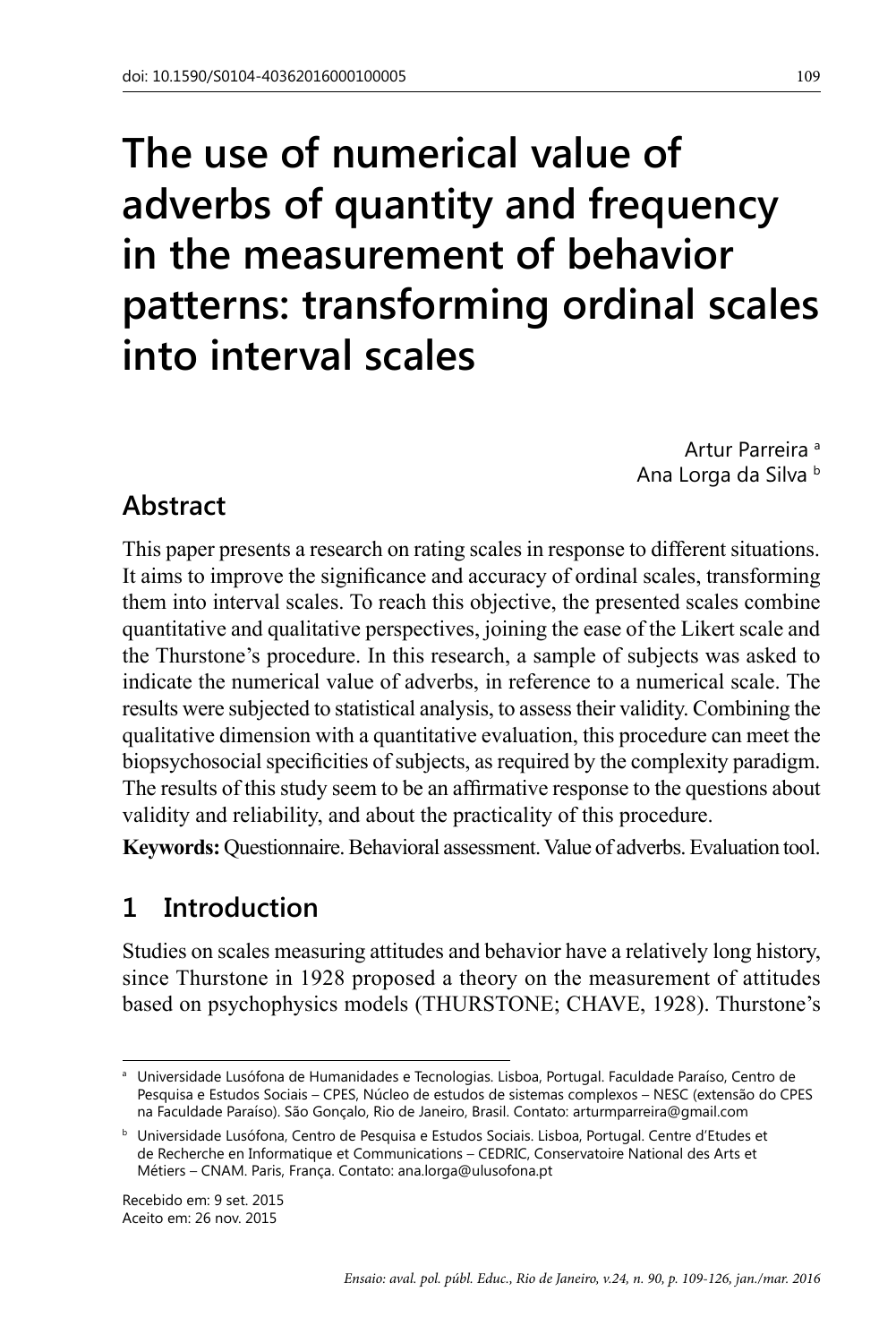approach to psychophysics is understandable, since in scientific thinking any observation must be translated into a quantitative result to be considered precise and measurable (BUNGE, 2000). In fact, the classical scientific concept of measurement is to assign numerical values to objects and events, according to defined rules (KERLINGER: LEE, 2002).

It is generally accepted, however, that psychological objects have specificities that must be taken into account, when you want to assign numerical values to its specific expression, the human behavior. Every psychic phenomenon – self, consciousness, expectation, attitude, motivation, etc. – comes from interaction with the biological context of the human individual; but this interaction varies along life: it is not the same in childhood, in adolescence, in adulthood or in old age. No doubt this diversity is a condition that enhances complexity; yet there are other dimensions that must be taken into account, that is, social, cultural, educational and economic conditions (SULBARAN, 2009). Any attempt to explain – and predict – this behavior must combine all these, and perhaps, other dimensions. So it is not possible to confine the measurement of behavior to the simple classical paradigm: interestingly, the explanation of behavior must rely on the paradigm of complexity (MORIN; LE MOIGNE, 1999) and must try to combine these different dimensions, namely: the qualitative and quantitative dimensions of behavior. The paradigm of complexity leads us to understand the subject as a living system whose structures, processes and behavior, occur at an established level of complexity. This level of complexity is determined by the system's position on four factors:

- 1. Level of thought and information processed in the system: The higher the level of thought and information in the human system, the greater its complexity (LE MOIGNE, 2011).
- 2. Internal variety of the system: The more diverse the experiences and fields of reality constructed and cognitively interpreted by the human system, the greater its complexity (Simon, 1987).
- 3. External Variety system: The greater the variety of the entities with which the system has continuous relationships, the more complex the human system in this criterion (VAZ, 2003).
- 4. Integration of the informational variety: The integration of different structures, processes, and patterns of behavior leads to enlargement of the conceptual boundaries and to richer meaning of the constructed reality. The living system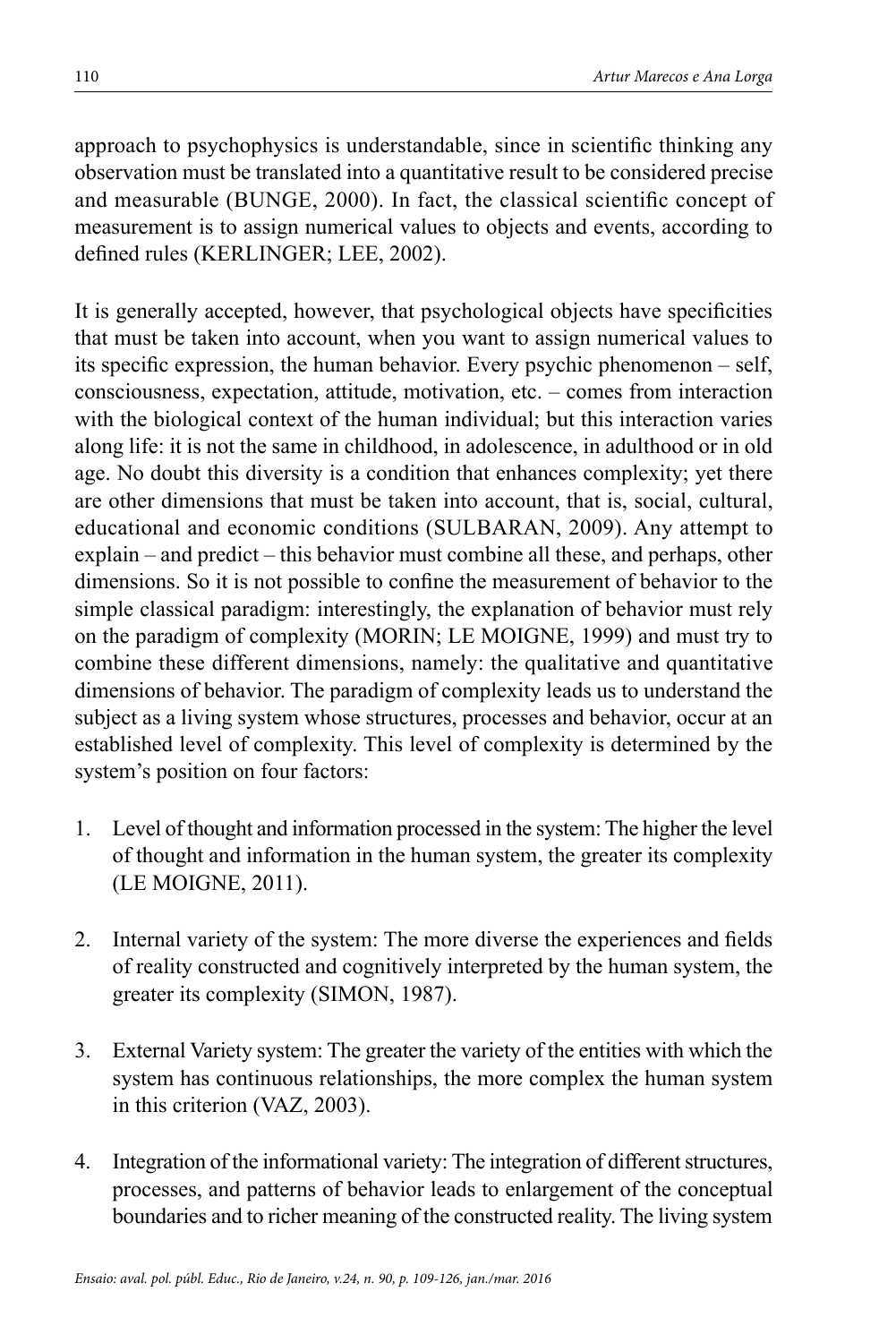develops the ability to deal with uncertainty in all domains of knowledge, and its reasoning becomes probabilistic, not simply deterministic (LE MOIGNE, 2011).

# **2 Theoretical Framework**

Complex thinking recommends that the interpretation of human behavior takes account of all the data collected through the measuring instruments, and that each type of data is specifically analyzed and interpreted in the light of its level of complexity:

- First, recording and interpretation of data that allow qualitative view of the subject (the informational dimension of behavior).
- Second, data on the magnitude of behavior (the quantitative dimension): the frequency of significant behaviors; the frequency and intensity of emotions experienced by the subject, his energetic dimension (PARREIRA, 2006).

The study aimed at answering both concerns above, seeking to combine the qualitative and quantitative dimensions and reporting such knowledge to the level of complexity in which the subject is positioned.

The researchers adopted the format scale proposed by Likert, as these are the most used scales today and the easiest to construct (BOZAL, 2006). They are ordinal scales, in general, as Stevens points out (1946, quoted in BOZAL, 2006). Stevens categorized scales according to statistical operations allowed by them, and this categorization has become classic. Those focused in this article are ordinal and interval scales.

- Ordinal: Allowed transformations are strictly monotone, the scale only preserves the order between variable positions;
- Interval: elements maintain the same known distance between them, but zero and origin points of the scale are arbitrary.

The instruments to capture data about behavior should adapt to the specificity of the psychological; only in this way we can create instruments with higher levels of validity and reliability. In the psychological field, the specificities scales must answer are mainly three:

- The diversity of subjects is large, specifically the related to demographic variables;
- A real zero does not exist; behavioral diversity is largely qualitative, although it also expresses quantitative values;
- The spontaneous evaluation of items by the subject is based on a quasiquantitative assessment, that is, it is based on the use of adverbs of quantity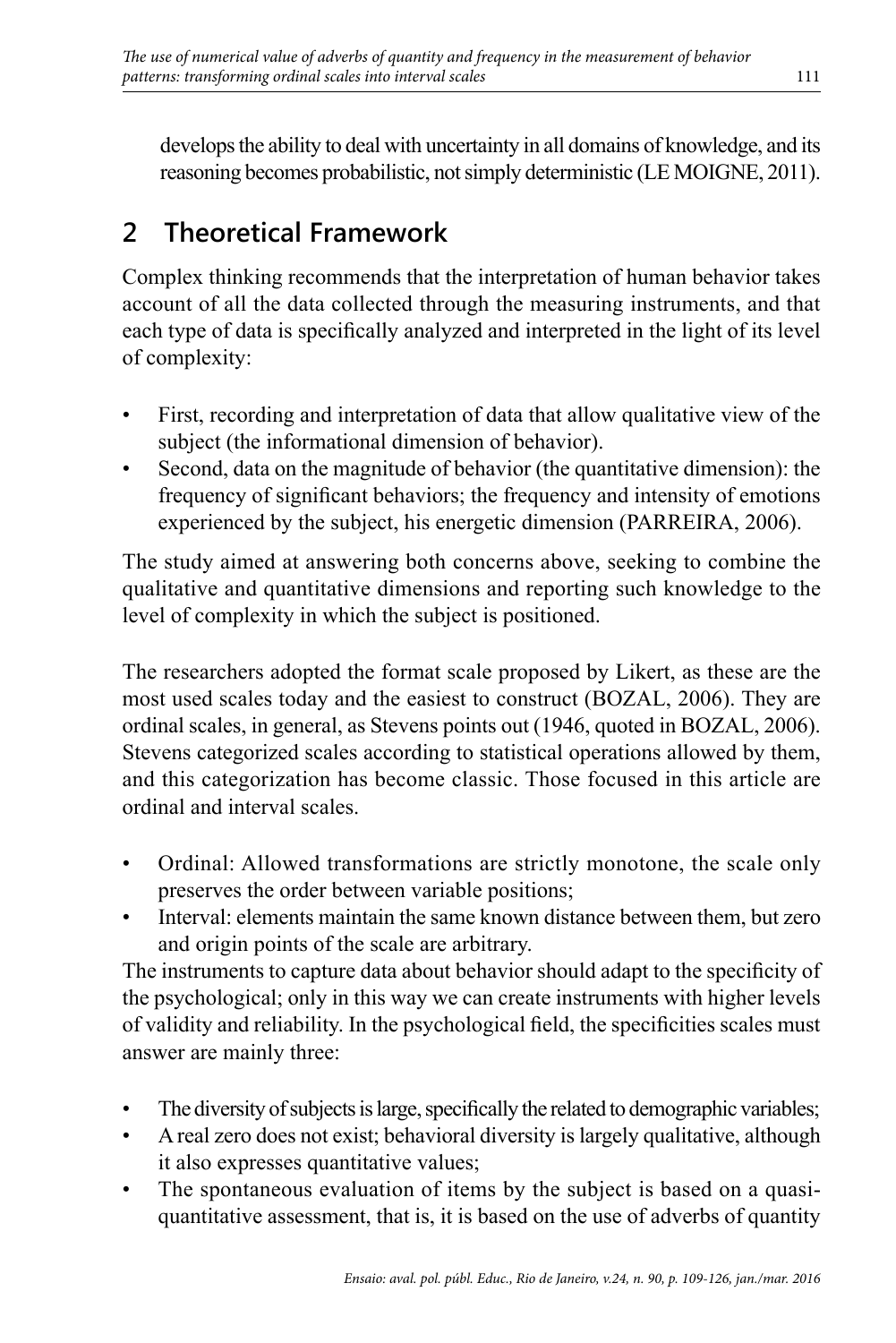or frequency, which mix qualitative and quantitative thinking (in fact, the words are information – a qualitative dimension – but express intensities – a quantitative dimension).

To achieve this closer adjustment to the reality of the human subject, we start from the spontaneous evaluative behavior of the subjects, who currently use adverbs of quantity and frequency. This study is a continuation of another carried out in 2003 and published in 2006 (PARREIRA, 2006), whose objective was the substitution of ordinal scales by interval scales, in order to reach an adequate mix of qualitative and quantitative factors, and to create scales of accrued validity and reliability. The obtained results are quite similar to those found, for the same adverbs, in the present study, as can be confirmed comparing the Tables 1 and 5 below.

| <b>Quantity adverbs</b> | N   | mean  | sd    | min | max | range |
|-------------------------|-----|-------|-------|-----|-----|-------|
| Extremely               | 240 | 9.443 | 0.747 | 9   | 10  |       |
| Quite enough            | 240 | 7.418 | 0.850 |     |     | 4     |
| Medially                | 240 | 4.765 | 0.860 | 2.5 | 8   | 5.5   |
| Little                  | 240 | 2.207 | 0.868 | 0.5 |     | 4.5   |
| Nothing at all          | 240 | 0.249 | 0.531 | 0   |     | 3     |

**Table 1.** Statistical results from 2003 study.

Source: Parreira (2006).

These similar scores show that there is a high stability of the proposed evaluations: even very different composition and staggered in time (10 years) samples produce very close numerical scores. Thus, the use of these qualitative/quantitative scales seems both quite reliable and characterized by a solid empirical validity.

On this basis, the authors decided to conduct a similar research, aiming to gain a more extensive evidence for the following questions:

- How can we transform qualitative spontaneously evaluation made by subjects into quantitative data – in order to obtain a range of known and stable intervals and not a simple ordinal scale?
- Is it possible to assign a real zero to this type of scales?
- Are these scales valid, fiable and usable?

# **3 The Methodology**

In this study, the authors started by choosing a set of quantity and frequency adverbs currently used by people when they want to mean the quantitative dimension of a cognition or an emotion. This is the starting hypothesis: A scale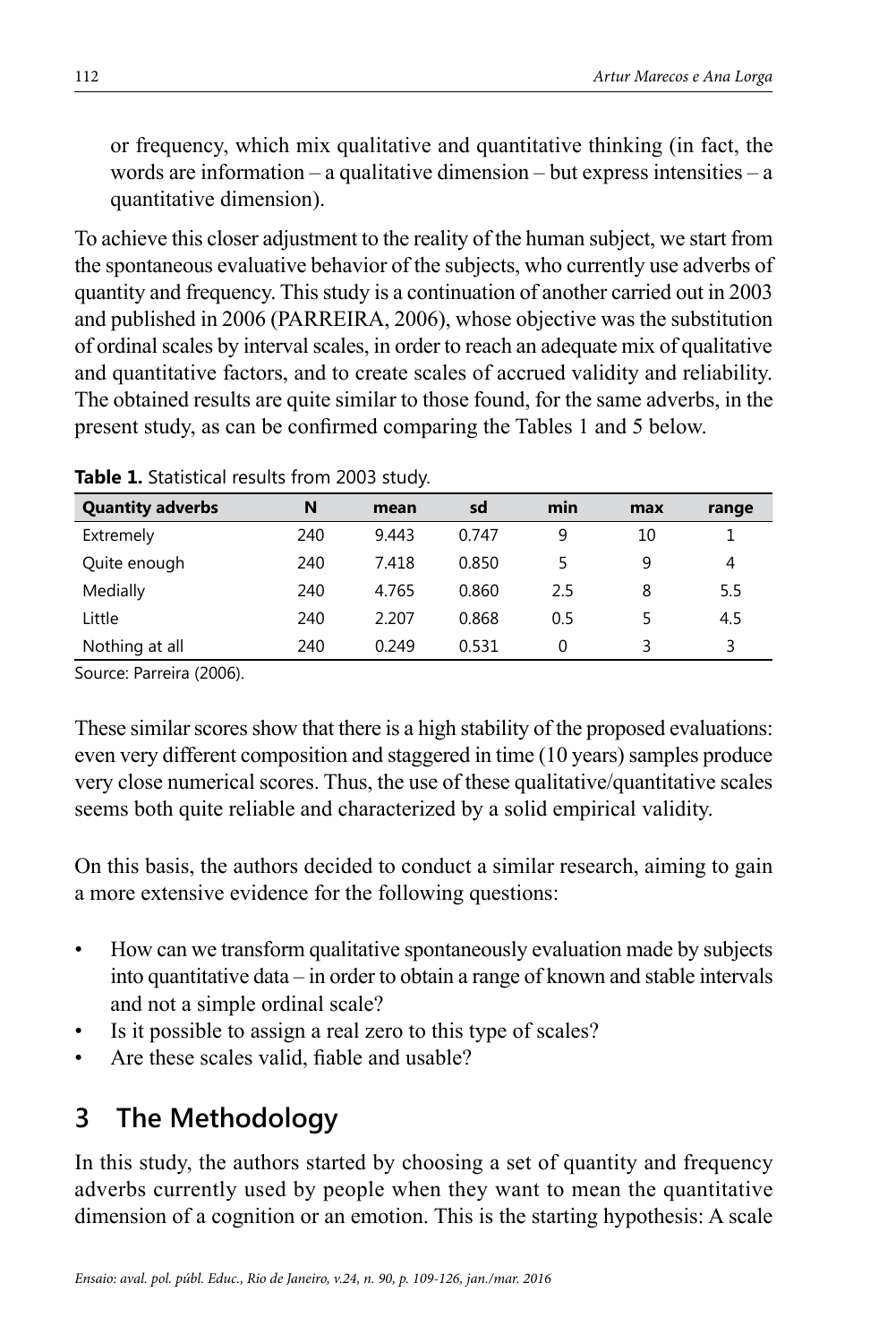based on a stable measurement of the numerical value of these adverbs will present consistent and known distances between the various positions; thus it will be effectively an interval scale.

Any interpretation or action based on it will thus be more precise than the mere ordering and will be more adjusted to what is expressed by the subjects, that is, its validity will be accurated. A list of adverbs of quantity/intensity- those most frequently used in Likert scales – was presented to a sample of people. People were asked to attribute a numerical value to each adverb or adverbial phrase on a scale of 0 (meaning  $0\%$  intensity) to 10 (meaning 100% intensity), in order to be used as a quantitative scale measuring attitudes, emotions and behavioral patterns.

This procedure is similar to Thurstone's, who also asked respondents to evaluate the numerical value of a sentence (the difference being that in this case, it is a quantity or frequency adverb or adverbial expression). Its advantage is the possibility of being used with any sample of people who will answer a test or questionnaire, as the scale is independent of the content of the evaluated sentence. The same procedure was used with frequency adverbs; in this case, however, the numerical scale used frequency reasoning, evaluating the frequency adverbs within a continuum from 0% frequency to 100% frequency.

# **3.1 The Sample**

The sample, originally composed by 219 subjects, included mainly University students, some of them workers. Sample treatment: Evidently incongruent subjects or participants with missing data were excluded from the original sample, using the listwise method. Subjects that were not able to correctly understand Portuguese language, that is, the meaning of some adverbs, and detected outliers were also excluded. The final sample was composed by 198 subjects, although the following tables are based on 219 observations (Tables 2, 3 and 4).

| Gender   | <b>Frequency</b> | <b>Percent</b> |
|----------|------------------|----------------|
| $\Omega$ | 146              | 66.9           |
|          | 72               | 32.9           |
| NA       |                  | 0.5            |
| Total D  | 37               | 100            |

Table 2. Frequency observed by gender.

 $0 = Male$  $1$  = Female

Source: Authors research (2013).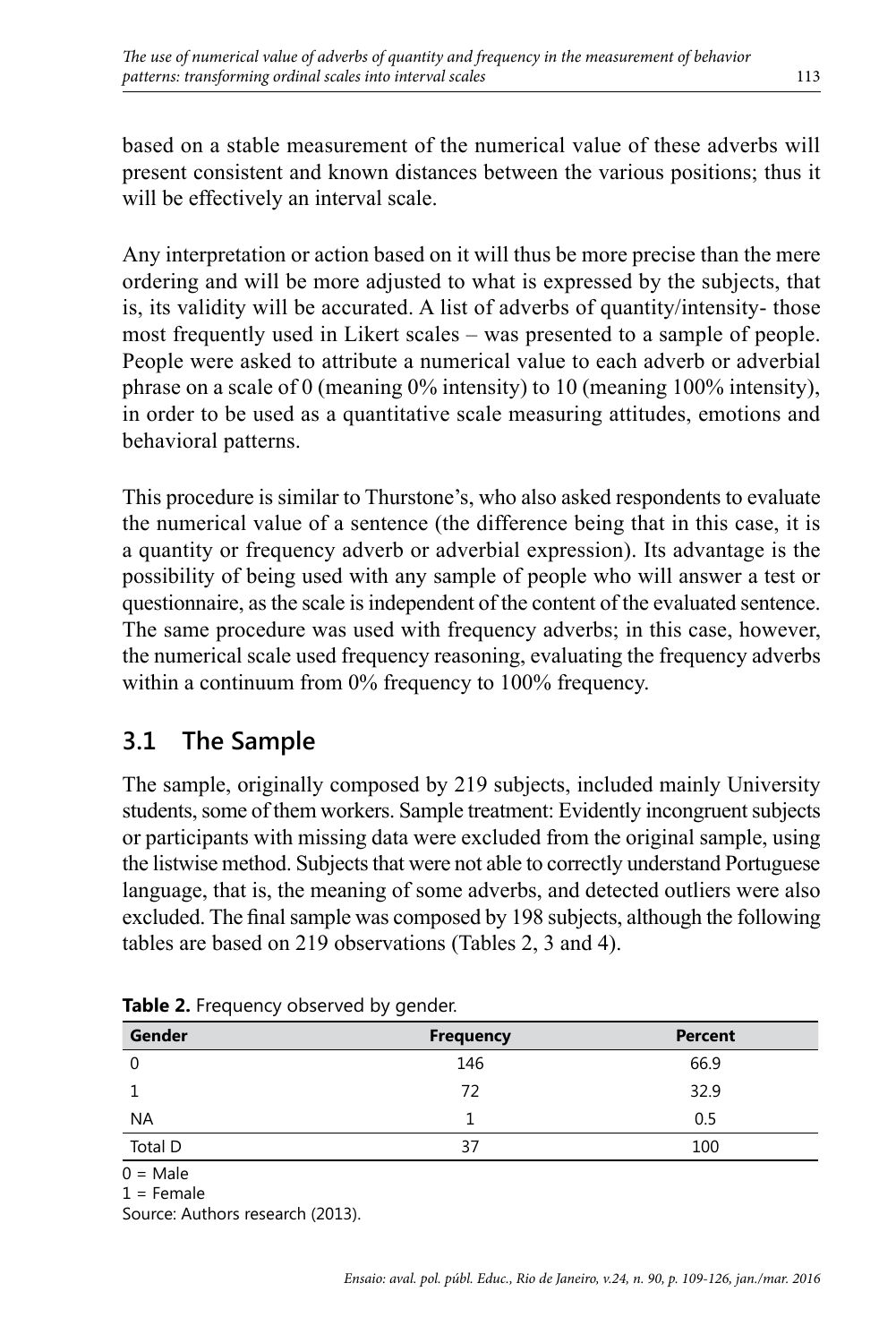| <b>Classes</b> | <b>Frequency</b> | <b>Percent</b> |
|----------------|------------------|----------------|
| [19, 34[       | 114              | 52.1           |
| [34, 47[       | 62               | 28.2           |
| [47, 60[       | 35               | 16             |
| [60, 73]       | 7                | 3.2            |
| <b>NA</b>      | 1                | 1.5            |
| Total          | 219              | 100            |

#### **Table 3.** Frequency of age by classes.

Source: Authors research (2013).

| <b>Classes</b>                | <b>Frequency</b> | <b>Percent</b> |
|-------------------------------|------------------|----------------|
| 1- Basic (5 years)            | 3                | 1.4            |
| 2- First cycle (6 years)      | 4                | 1.8            |
| 3- Second cycle (9 years)     | 4                | 1.8            |
| 4- Secondary level (12 years) | 20               | 9.1            |
| 5- University level           | 168              | 76.7           |
| 6- Post-Graduate and PhD      | 14               | 6.4            |
| NA.                           | 6                | 2.8            |
| Total                         | 219              | 100            |

**Table 4.** Level of education by groups.

Source: Authors research (2013).

### **3.2 Procedure**

Two adverb lists were presented to the subjects of the study: one about quantity adverbs or adverbial expressions, and another about frequency adverbs or corresponding adverbial expressions. Subjects were asked to evaluate the numerical significance of the adverbs in the list, in accordance with the following.

| For quantity adverbs:                                                          |  |  |  |  |  |
|--------------------------------------------------------------------------------|--|--|--|--|--|
| Please mark a numerical value in the scale 0-10 that accompanies each sentence |  |  |  |  |  |
| (0 meaning 0% intensity; and 10 meaning 100% intensity).                       |  |  |  |  |  |
| Example: 1. When you say "I love red roses very much".                         |  |  |  |  |  |
| How much is "very much"? 012345678910                                          |  |  |  |  |  |
| You may indicate decimal numbers, if you want.                                 |  |  |  |  |  |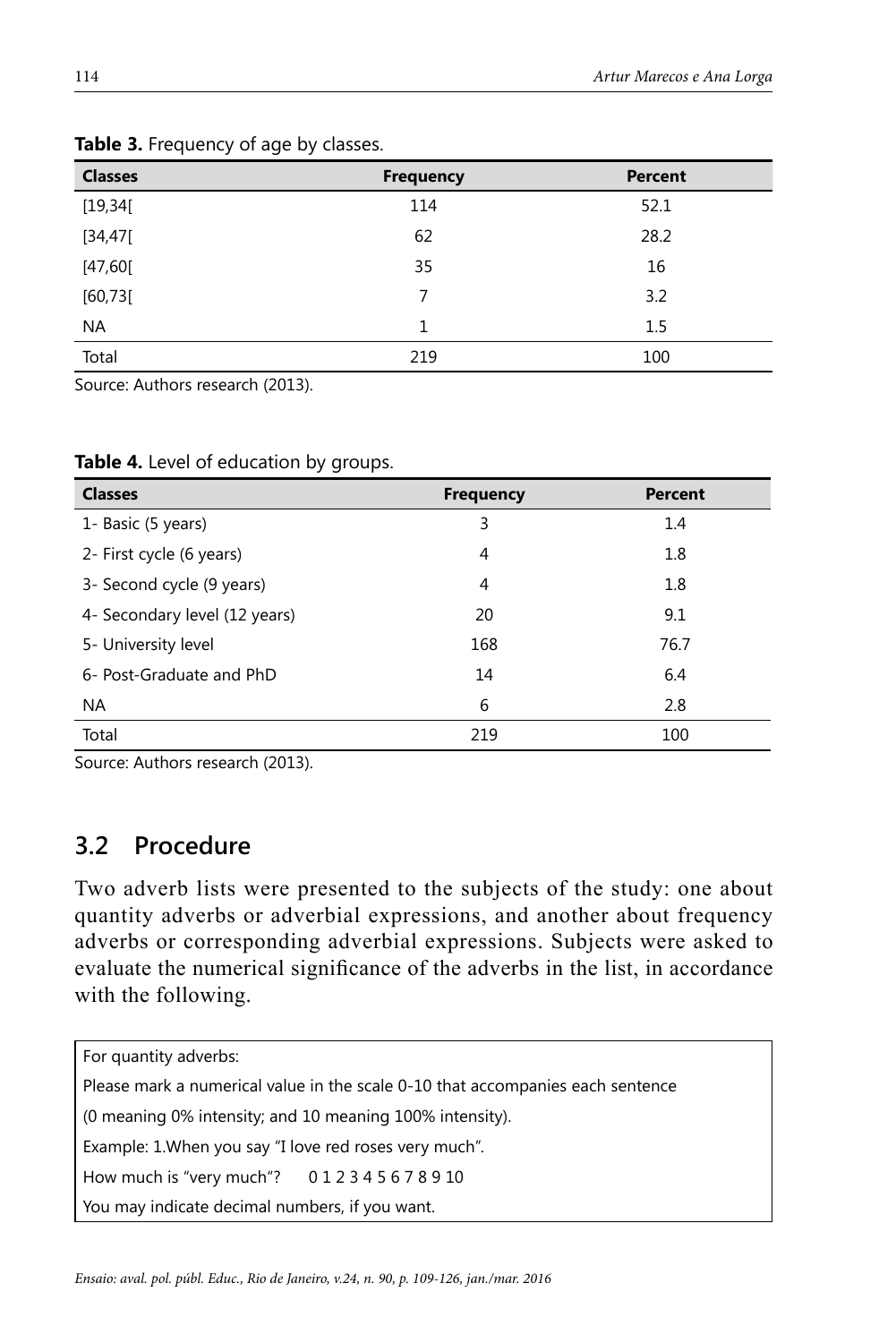For frequency adverbs:

Please mark X on the percent value that you attribute to the adverb in the range of presented percentages.

Example: 1. When you say "I am always struggling with financial difficulties".

How much is "always" on a scale from 0 to 100 percent?

0% 10% 20% 30% 40% 50% 60% 70% 80% 90% 100%

You may indicate decimal numbers to express percentage.

# **3.3 The results**

### **3.3.1 Quantity adverbs**

As one can see (Table 5), the adverbs that indicate extreme positive or negative intensities have a more precise evaluation, with less dispersion; those in the middle of the scale are less precise and are more disperse. The same occurred with the frequency adverbs. This is a result compatible with theories on psychological judgement:

| <b>Original adverbs</b> | <b>Translated adverbs</b> | Mea  | <b>Median</b>  | <b>Mode</b> | Sd    |          | min | max |
|-------------------------|---------------------------|------|----------------|-------------|-------|----------|-----|-----|
| A-Totalmente            | Totally                   | 9.52 | 10             | 10          | 0.833 | 7        | 10  | 3   |
| B- Completamente        | Completely                | 9.34 | 10             | 10          | 0.892 | 7        | 10  | 3   |
| C- Perfeitamente        | Perfectly                 | 9.36 | 10             | 10          | 0.822 | 7        | 10  | 3   |
| D- Inteiramente         | Entirely                  | 9.44 | 10             | 10          | 0.821 | 7        | 10  | 3   |
| E-Extremamente          | Extremly                  | 9.25 | 9              | 10          | 0.844 | 7        | 10  | 3   |
| F- Muito                | Very much                 | 7.62 | 8              | 8           | 1.541 | 4        | 10  | 6   |
| G- Bastante             | Quite enough              | 7.08 | 7              | 8           | 2.121 | 2        | 10  | 8   |
| H- Medianamente         | Medially                  | 4.62 | 5              | 5           | 0.841 | 3        | 6   | 3   |
| I- Moderadamente        | Moderatly                 | 5.28 | 5              | 5           | 0.898 | 4        | 7   | 3   |
| J- Razoavelmente        | Reasonably                | 5.42 | 5              | 5           | 0.899 | 4        | 7   | 3   |
| K- Mais ou menos        | More or less              | 4.18 | 5              | 5           | 1.211 | 1        | 6   | 5   |
| L- Pouco                | Little                    | 2.27 | $\overline{2}$ | 2           | 1.072 | $\Omega$ | 5   | 5   |
| M-Nada                  | Nothing at all            | 0.54 | $\Omega$       | $\Omega$    | 0.873 | $\Omega$ | 3   | 3   |

**Table 5.** Quantity Adverbs and their observed Statistics in this Sample.

Source: Authors research (2013).

The study is complemented by the graphs presented in Figures 1, 2 and 3, resulting from the use of the Principal Component Analysis methodology for ordinal data as described in Borg and Groenen (2005), (procedure CATPCA in IBM SPSS-Statistics); it confirms the idea that it is possible to build an interval scale based on quantity adverbs, as could be expected.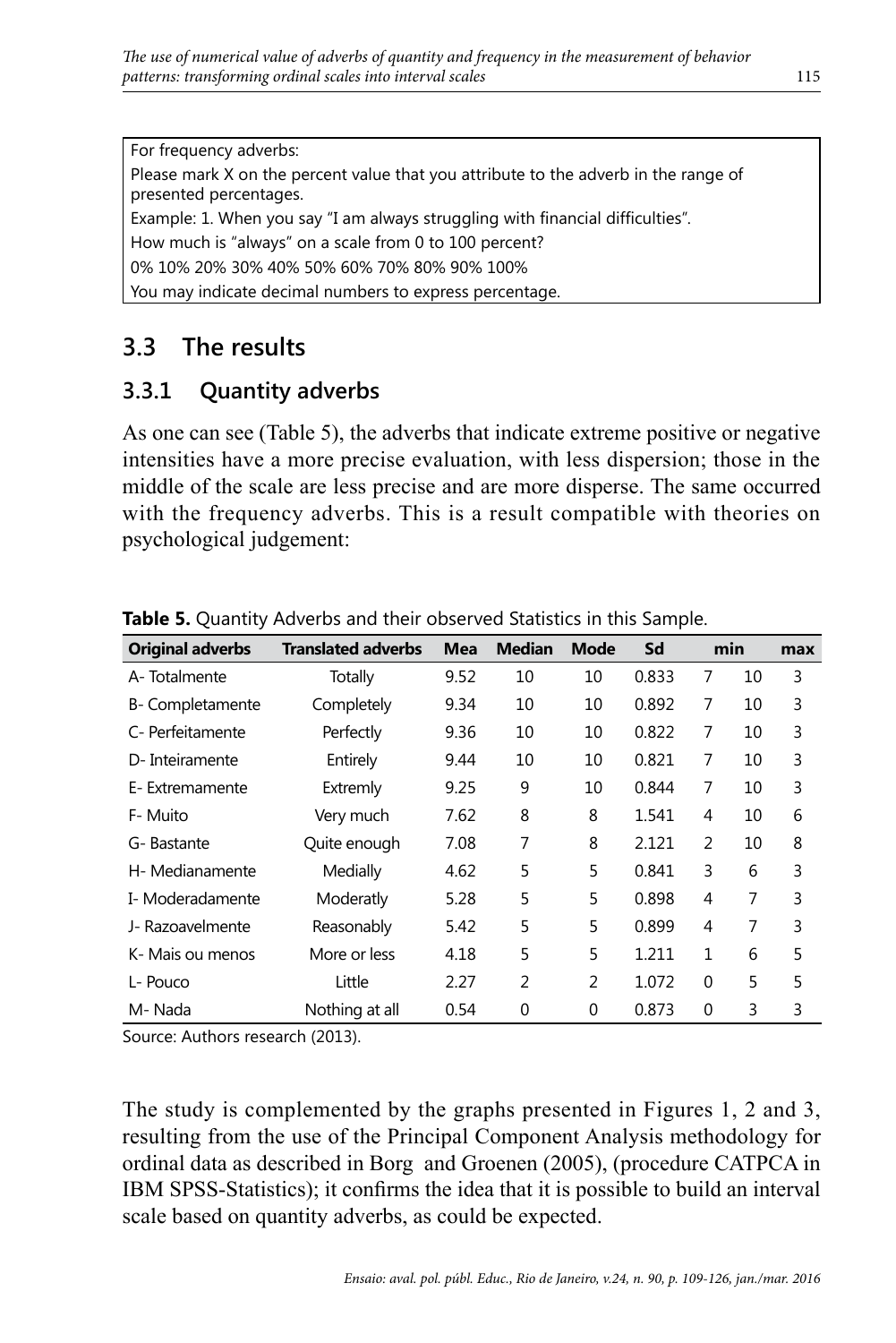

|              | <b>Dimension</b>    | Mean  |       |  |
|--------------|---------------------|-------|-------|--|
|              | $\overline{2}$<br>1 |       |       |  |
| Totally      | 527,                | ,066  | ,296  |  |
| Completely   | .740                | 1.018 | .879  |  |
| Perfectly    | ,569                | ,093  | ,331  |  |
| Entirely     | ,515                | .092  | .304  |  |
| Extremly     | .477                | ,338  | ,680  |  |
| Active total | 2,829               | 2.152 | 2.491 |  |

Source: Authors research (2013).

|              | <b>Dimension</b> | Mean  |
|--------------|------------------|-------|
|              | 1                |       |
| Very much    | .625             | ,625  |
| Ouite        | .830             | .830  |
| Active total | 1.455            | 1.455 |

Source: Authors research (2013).



|              |       | <b>Dimension</b> |       |  |  |  |
|--------------|-------|------------------|-------|--|--|--|
|              | 1     | $\overline{2}$   | Mean  |  |  |  |
| Medially     | .461  | .380             | .421  |  |  |  |
| Moderately   | .195  | .382             | .288  |  |  |  |
| Reasonably   | .435  | .158             | .297  |  |  |  |
| More or less | .784  | .768             | .776  |  |  |  |
| Active total | 1,875 | 1,689            | 1,782 |  |  |  |

Source: Authors research (2013).

**Figure 1.** Main component analysis and discrimination measures of different categories of quantity adverbs.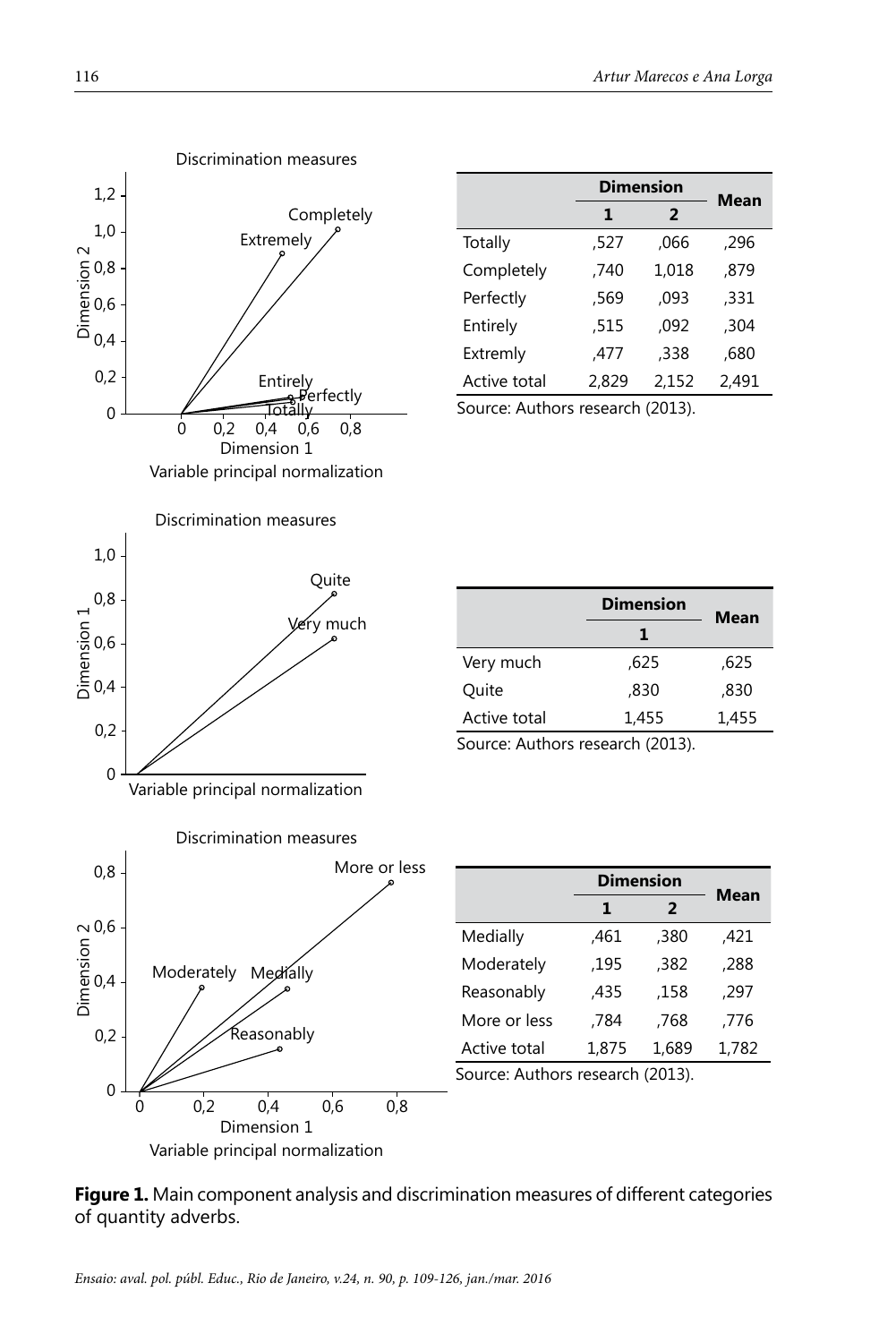



Figure 2. CATPCA - Quantity adverbs: a synthesis.

### **3.3.2 Frequency adverbs**

In the case of frequency adverbs, the procedure was similar to that of quantity adverbs. It was presented an example of a sentence using a frequency adverb to subjects and they were asked to evaluate it in a scale as the shown in the box.

For frequency adverbs: Please mark X on the percent value that you attribute to the adverb in the range of presented percentages. Example: 1. When you say "I am always struggling with financial difficulties". How much is *always* in the following scale? 5% 10% 20% 30% 40% 50% 60% 70% 80% 90% 100% To answer, you may put a X below the number that expresses your opinion; or you may write in the box another number. For example, in the 5% box: 4%, or 7%, or 5,7%. In the 10% box, you may choose 11% or 19%, or 11,5%, for example. In the 20% box, you may write 23% or 25,4%, for example. And so on. The Table 6 shows the results obtained with this procedure.<br>
The Table 6 shows the results obtained with this procedure.<br>
The Table 6 shows the results obtained with this procedure.<br>
The Table 6 shows the results of the r

| Table 6. The evaluated frequency adverbs and their observed statistics in this sample. |
|----------------------------------------------------------------------------------------|
|----------------------------------------------------------------------------------------|

| <b>Adverbs</b>            | <b>Mean</b> | <b>Median</b> | <b>Mode</b> | <b>Std</b> | Min.     | Max. |
|---------------------------|-------------|---------------|-------------|------------|----------|------|
| Always                    | 88.387      | 90            | 100         | 14.39      | 50       | 100  |
| <b>Extremely frequent</b> | 83.785      | 90            | 90          | 13.33      | 50       | 100  |
| Frequently                | 68.536      | 70            | 80          | 16.85      | 30       | 100  |
| Many times                | 67.177      | 70            | 70          | 16.19      | 30       | 100  |
| Quite enough times        | 68.491      | 70            | 70          | 15.83      | 30       | 100  |
| sometimes                 | 39.625      | 40            | 40          | 16.59      | 10       | 80   |
| Rarely                    | 16.012      | 10            | 10          | 9.71       | 10       | 40   |
| Never                     | 1,283       | ∩             | ∩           | 3.36       | $\Omega$ | 10   |

Source: Authors research (2013).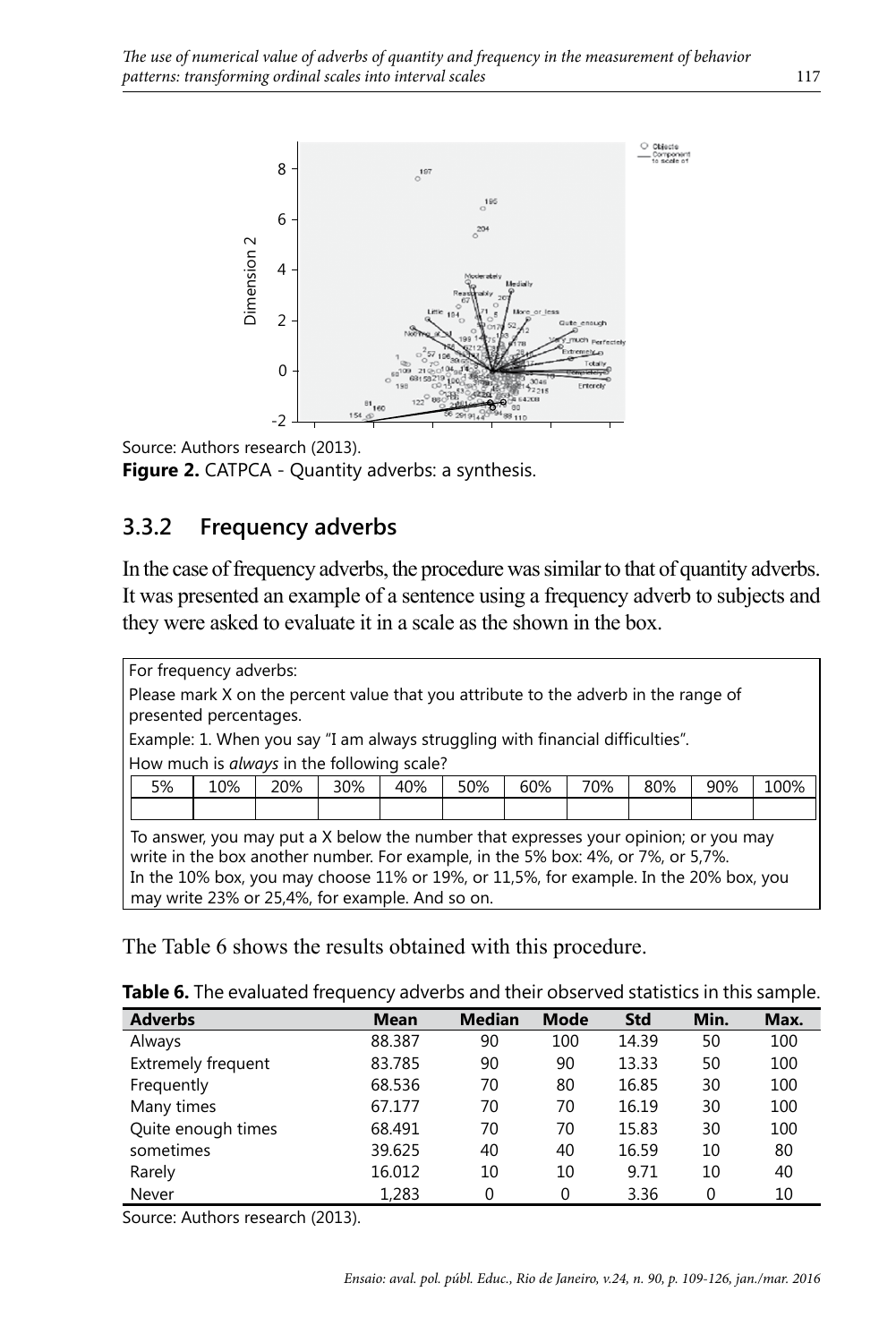**Mean**

**Mean**



**Figure 3.** Main component analysis and discrimination measures of different categories of frequency adverbs.

# **3.4 Practical Applications**

The obtained results enable the construction of different equivalent scales, which can be adapted by the researcher to: respondents sample, issue and situation, according to the research objectives. This condition facilitates the transfer of Thurstone´s perspective to different situations and instruments, enhancing the researcher's flexibility.

Two examples of these different scales (with 5 or 6 degrees based on the two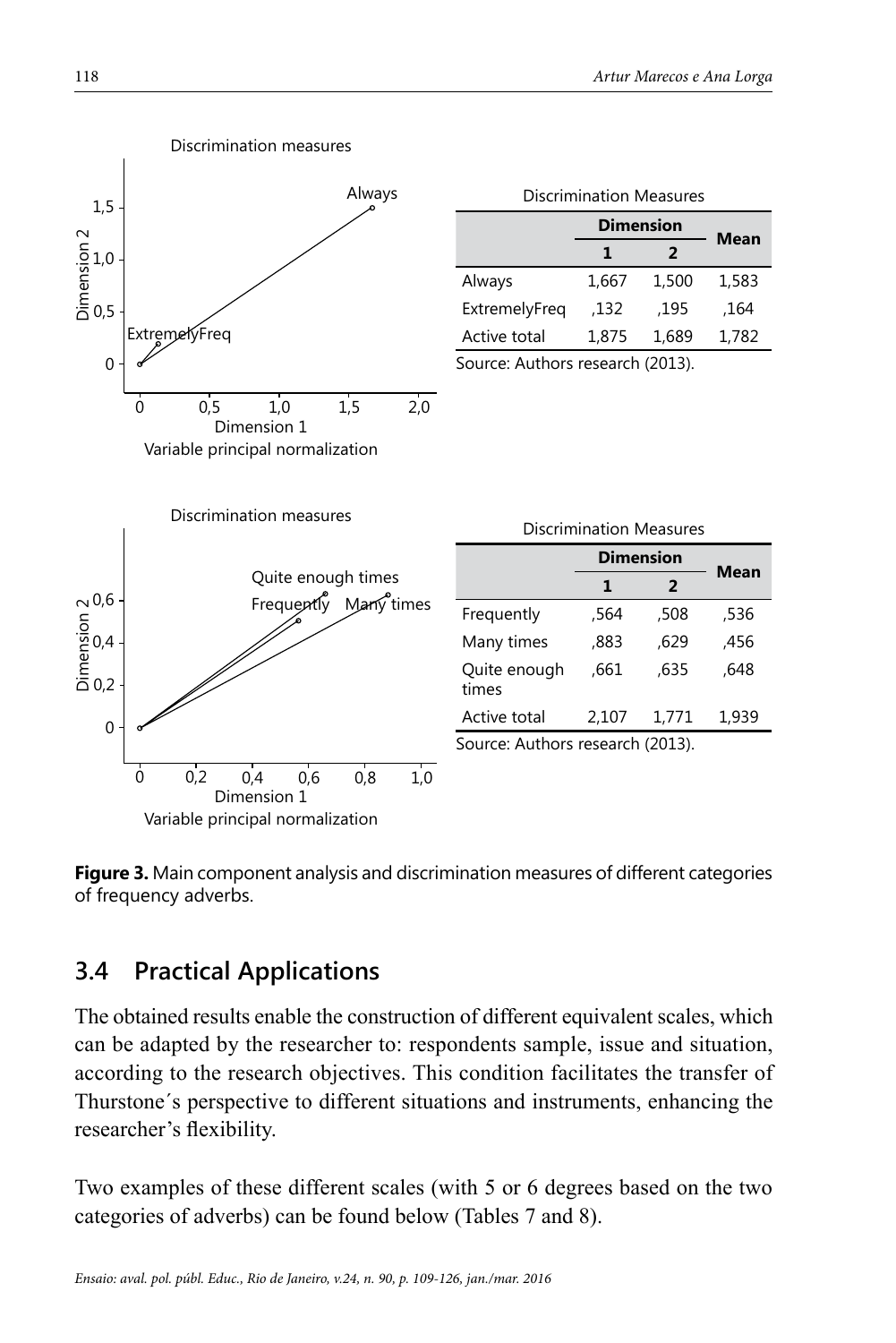### **3.4.1. Scale examples from quantity adverbs**

#### **Table 7.** First example: a six position scale.

A 6 position scale, adjusted to a questionnaire with items is presented below (responses and their treatment serve only as an example):

|                                                                                                                                                                                                           | Extremely important  |   |   | (E)              |     |     |
|-----------------------------------------------------------------------------------------------------------------------------------------------------------------------------------------------------------|----------------------|---|---|------------------|-----|-----|
|                                                                                                                                                                                                           | Very important       |   |   | (M)              |     |     |
|                                                                                                                                                                                                           |                      |   |   | Enough important |     | (B) |
|                                                                                                                                                                                                           | Medially important   |   |   | (md)             |     |     |
|                                                                                                                                                                                                           | Little important     |   |   |                  | (P) |     |
|                                                                                                                                                                                                           | Not at all important |   |   | (N)              |     |     |
|                                                                                                                                                                                                           | F                    | M | B | md               | P   | N   |
| 1. Is it important that the teacher gives incentives,<br>praises and demonstrates personal esteem to his pupils, to<br>motivate them?                                                                     |                      | x |   |                  |     |     |
| 2. Is it important that the teacher gives a permanent<br>example of openness to new ideas?                                                                                                                | x                    |   |   |                  |     |     |
| These items focus the skill to motivate the students to develop more complete and open<br>perceptions of reality. The respondent evaluates item 1 at level $M = 7.62$ ; and item 2 at<br>level $E = 9.25$ |                      |   |   |                  |     |     |

Source: Authors research (2013).

#### **Table 8.** Second example: a five position scale.

| A 5 position scale, adjusted to a questionnaire with items is presented below:                                                                                                                                                                                                                                                                                                                     |               |   |                 |      |     |  |
|----------------------------------------------------------------------------------------------------------------------------------------------------------------------------------------------------------------------------------------------------------------------------------------------------------------------------------------------------------------------------------------------------|---------------|---|-----------------|------|-----|--|
|                                                                                                                                                                                                                                                                                                                                                                                                    |               |   | Totally true    |      | (E) |  |
|                                                                                                                                                                                                                                                                                                                                                                                                    |               |   | Enough true     |      | (B) |  |
|                                                                                                                                                                                                                                                                                                                                                                                                    | Medially true |   |                 | (md) |     |  |
|                                                                                                                                                                                                                                                                                                                                                                                                    | Little true   |   |                 | (P)  |     |  |
|                                                                                                                                                                                                                                                                                                                                                                                                    |               |   | Not at all true |      | (N) |  |
|                                                                                                                                                                                                                                                                                                                                                                                                    | т             | B | md              | P    | N   |  |
| 1. My interactions with other people are not very positive.<br>X                                                                                                                                                                                                                                                                                                                                   |               |   |                 |      |     |  |
| 2. My productive activities effectively create the resources for<br>my subsistence. I am indeed an effective worker                                                                                                                                                                                                                                                                                | X             |   |                 |      |     |  |
| The subject has a positive and an assertive selfimage as a productive worker, with a<br>score of 9,52; a positive image relying mainly on economic productivity; the relational<br>dimension is not so positive; its distance to the top of the scale is quite large<br>(numerical score 4,62).<br>It must be said that current computational devices offer no difficulties to using these scales. |               |   |                 |      |     |  |

Source: Authors research (2013).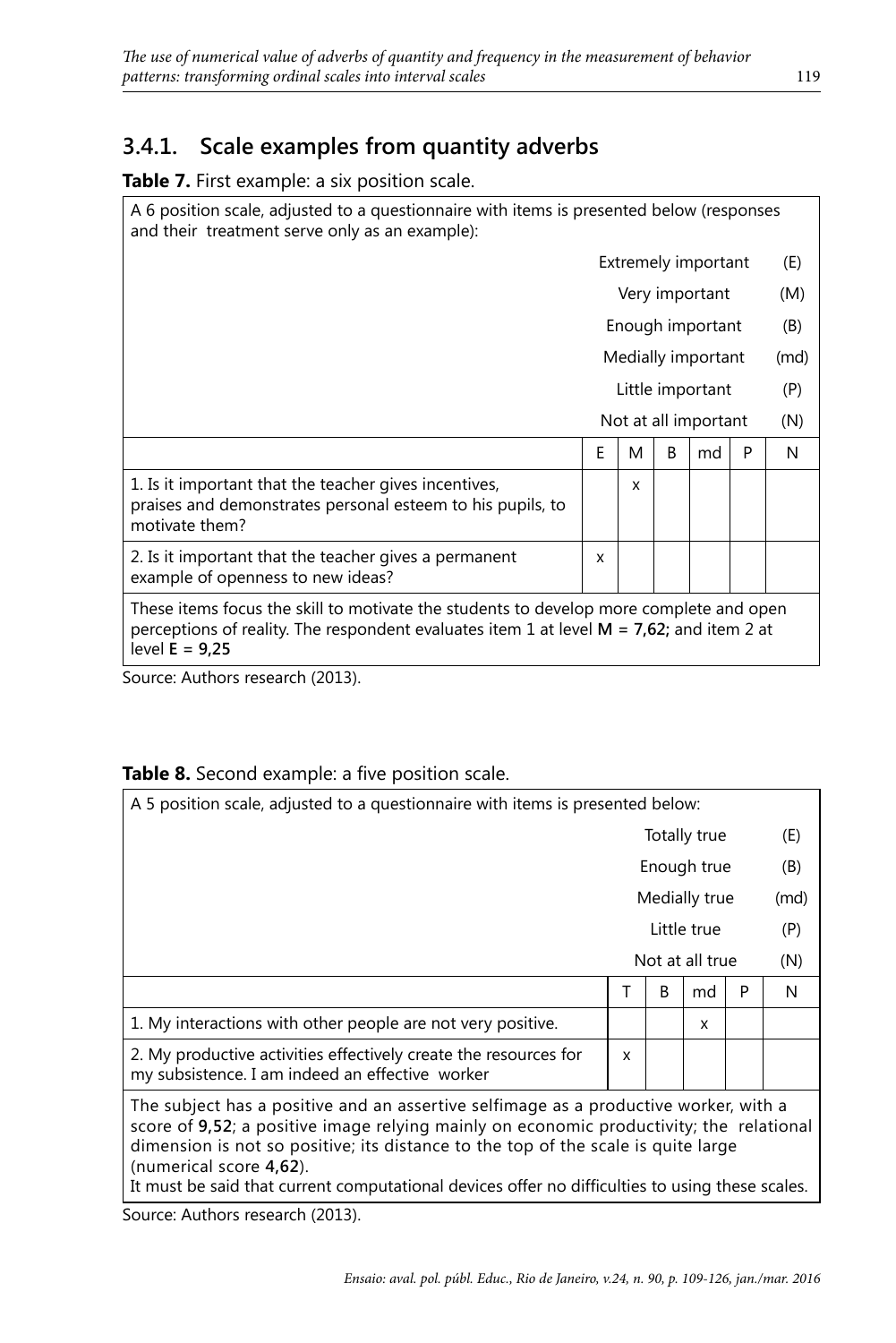### **3.4.2. The Frequency adverb scales**

The based on frequency adverbs scales are presented below. A first example of this scale, showing the numerical values of the adverbs and the distance between positions can be observed in Table 9.

| <b>Adverbs</b>  | <b>Numerical values</b> | <b>Distances</b>    |
|-----------------|-------------------------|---------------------|
| A- Always       | 88,387                  | 19,8984             |
| E- Enough times | 68,491                  | 28,766 <sup>3</sup> |
| F- Sometimes    | 39,625                  | 23,613 <sup>2</sup> |
| G-Rarely        | 16,012                  | 14,7291             |
| H-Never         | 1,283                   | ۰                   |

**Table 9.** First example: an example of a frequency adverbs scale.

Source: Authors research (2013).

 $d_1 = G-H$ ;  $d_2 = F-G$ ;  $d_3 = E-F$ ;  $d_4 = A-E$ .

#### A second example: the frequency adverbs scale applied to a motivation test<sup>1</sup>

In its first part, the motivation test confronts value objects and situations, in sets of three. The purpose of this part is to confront the person with affectively guided choices – motivational dilemmas – which is the way motivation works, according to the motivational theory on which the test is based. In this part, the scale is composed by quantity adverbs.

#### **The test**

**First part:** the subjects mark the sentence they consider as the most important in the set; then, they choose the second one in importance and mark its position in the scale; finally, they mark the third one in relevance.

| <b>1a.</b> It has been very important for me to enjoy good<br>moments of comfort and leisure                                                     |  |  |  |
|--------------------------------------------------------------------------------------------------------------------------------------------------|--|--|--|
| <b>1b.</b> It has been very important for me to attend<br>spectacles of music, theater, ballet, cinema, and to<br>appreciate artworks in general |  |  |  |
| 1c. It has been a very important thing in my life dedicating<br>myself to helping people to solve their problems                                 |  |  |  |

This test was fully studied in a paper presented at SMTDA Congress, Lisbon, 2014. Here only applicable results are considered.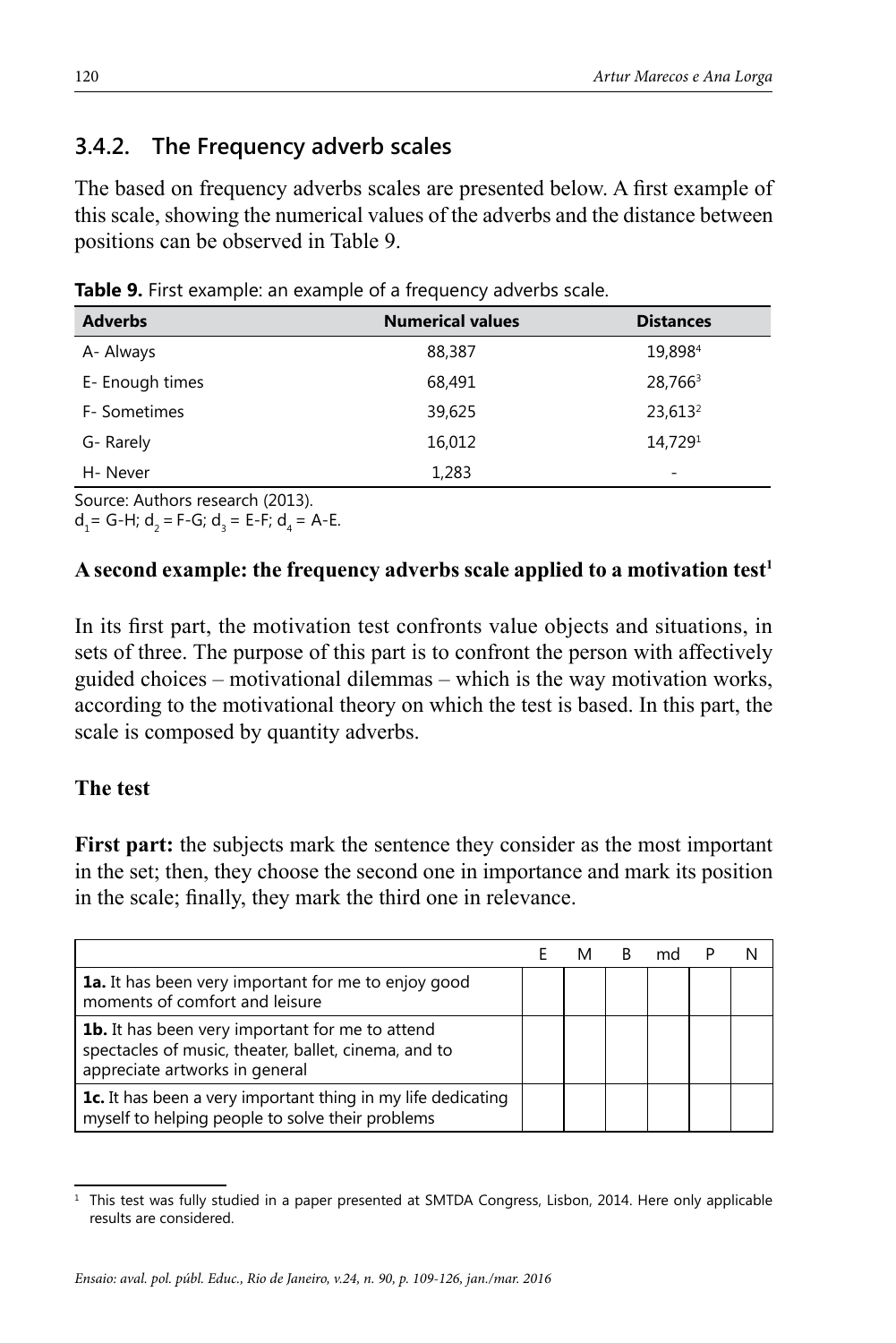The questionnaire includes 21 sets, like the presented above, covering the most important areas of daily life: Personal life and family (11 sets); Work (5 sets); Leisure and free time (2 sets); Friends and friendships (3 sets).

**Second part:** the test measures the affective tone of the subject's life, by registering - in the frequency adverbs scale – the frequency of emotions felt in his personal life and at work (results shown in Table 10).

Using the scale below, please mark the frequency of each feeling in your personal life and in work situations;

Scale for this part:

| extremely frequent     |
|------------------------|
| <b>very</b> frequent   |
| quite enough frequent  |
| medially frequent      |
| <b>little</b> frequent |
| not at all frequent    |
|                        |

**Table 10.** Frequency adverbs: results from the motivation test.

| <b>Situations</b>                                                                       | <b>Frequency in</b><br>personal life (%) | <b>Frequency</b><br>in work (%) |
|-----------------------------------------------------------------------------------------|------------------------------------------|---------------------------------|
| A- Situations that generate feelings of warmth, sympathy,<br>friendship                 | 71.39                                    | 59.69                           |
| R-Situations that generate feelings of anger, irritation                                | 26.09                                    | 35.97                           |
| C- Situations that arise feelings of curiosity, desire to know,<br>lust for information | 57.12                                    | 65.54                           |
| N- Situations that arise feelings of rejection, revulsion, disgust                      | 9.04                                     | 23.99                           |
| M- Situations that arise feelings of fear                                               | 23.30                                    | 27.87                           |
| D Situations that arise relax and certainty feelings                                    | 58.88                                    | 46.95                           |
| S- Situations that arise feelings of satisfaction, joy, enthusiasm                      | 62.17                                    | 46.96                           |
| T- Situations that arise feelings of sadness, abandon,<br>depression                    | 19.51                                    | 26.24                           |
| O-Situations that arise feelings of pride and a sense of<br>personal importance         | 63.69                                    | 86.44                           |
| V-Situations that arise feelings of guilt and shame                                     | 9.47                                     | 11.14                           |

The items with substantial meaning differences are presented in italic black. Source: Authors research (2013).

Table 11 shows that this procedure adequately evidences the contribution of interval scales to a more precise evaluation of behavioral factors and variables.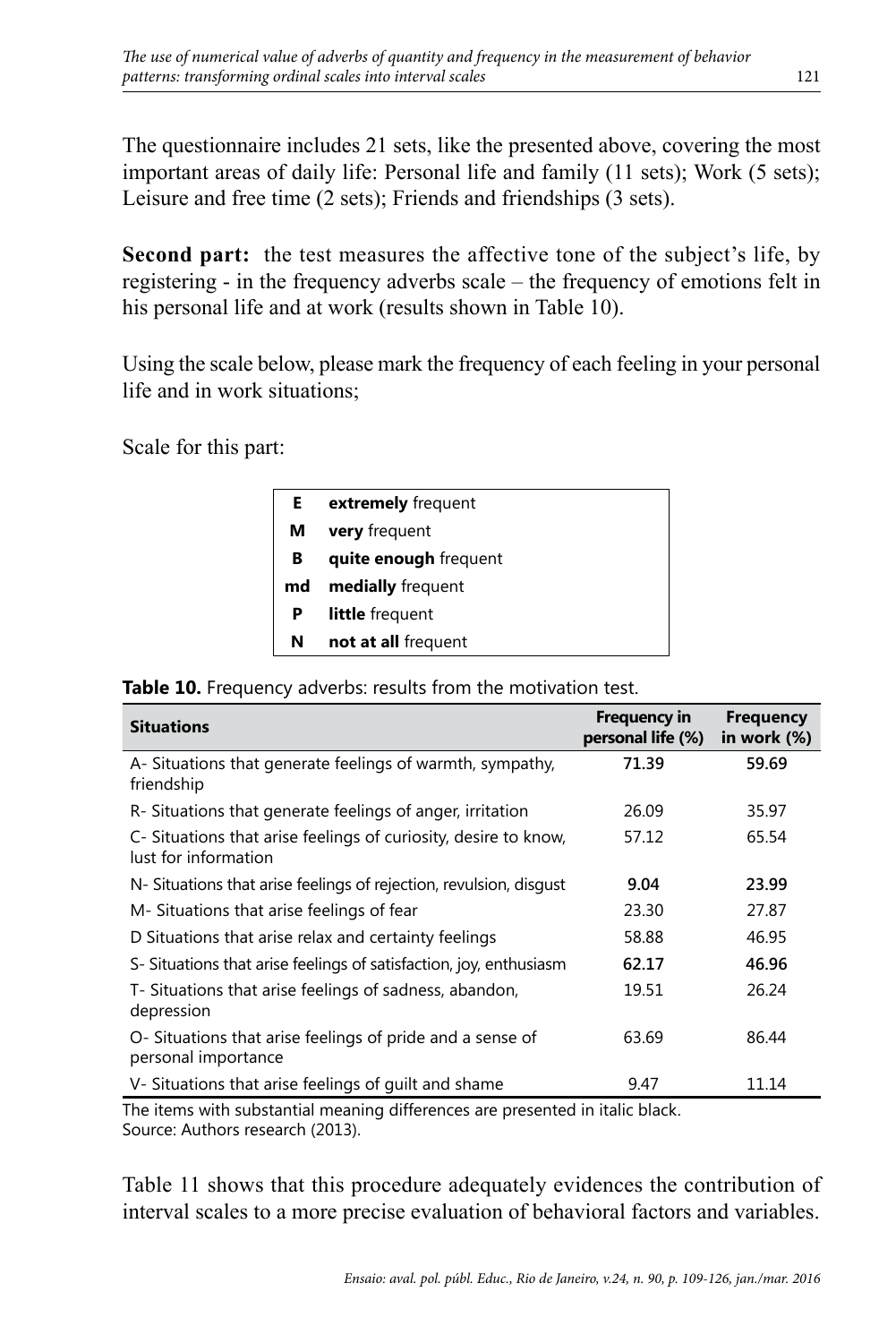|                   |   | <b>Pair differences</b> |        |                                     |                 | df      | Sig2 extremes) |       |
|-------------------|---|-------------------------|--------|-------------------------------------|-----------------|---------|----------------|-------|
|                   |   | Mean                    | St     | 95% difference<br>reliable interval |                 |         |                |       |
|                   |   |                         |        | <b>Inferior</b>                     | <b>Superior</b> |         |                |       |
| Pair              | А | 11.713                  | 16.963 | 39.918                              | 19.434          | 3,164   | 20             | 0,005 |
| Pair4             | N | $-14.957$               | 23.151 | $-252.222$                          | $-46.923$       | $-3,03$ | 21             | 0,006 |
| Pair <sub>6</sub> | D | 11.936                  | 28.377 | $-0.6454$                           | 245.181         | 1.973   | 21             | 0,062 |
| Pair7             |   | 15.211                  | 29,525 | 21.204                              | 283.022         | 2.416   | 21             | 0.025 |

**Table 11.** Paired samples test: the variables with substantial mean differences.

Source: Authors research (2013).

### **3.2.1 Internal consistency**

The value of the realibity for the internal consistency (SIJTSMA, 2009) is 0.861 for the 61 items, which means the motivation test presents internal consistency.

# **4 Conclusion**

This study opens a path to the elaboration of interval scales suited to several types of psychological and sociological questionnaires, as they can be adapted to different speeches, ages, professional experiences, and cultural settings. No doubt it will be interesting for the researcher to have different options of scales, adjusted to the issue and to the sample under study. If those scales combined the words used by the subjects in their daily life, and if they could be quantified as true interval scales, we would obtain a fiable and valid instrument for behavioral research.

So this procedure allows us affirmatively answering the first question: the use of adverbs is an interesting basis for the construction of scales combining qualitative and quantitative approaches in a valid and reliable way. It allows avoiding the inaccuracies sometimes seen in Likert scales (LIKERT; ROSLOW; MURPHY, 1993) used by the authors, as shown in the two examples shown below:

| Example 1: | Never                                      |
|------------|--------------------------------------------|
|            | Rarely                                     |
|            | <b>Undecided</b>                           |
|            | Frequently                                 |
|            | Always (VIANNA; SOUZA; REIS, 2015).        |
| Example 2: | I totally agree                            |
|            |                                            |
|            | l agree                                    |
|            | <b>Neutral</b>                             |
|            | <b>Disagree</b>                            |
|            | Strongly Disagree (CARDELLI; ELLIOT, 2012) |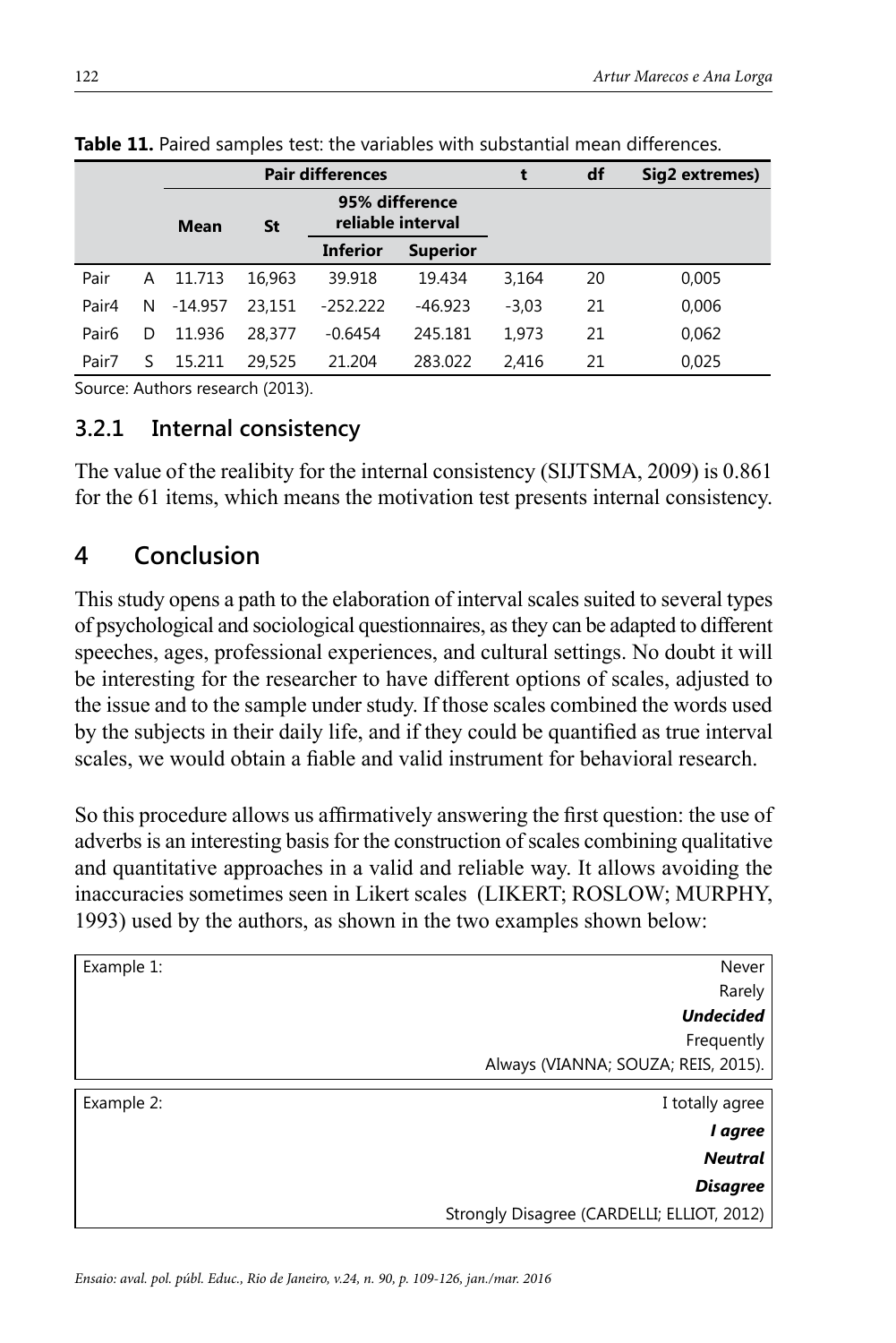In the first example, the position *undecided* does not contain an intensity position: it actually means a refusal of expressing a position; it is away of expressing frequency reasoning. The second example contains three positions out of the pretended scale: *agree* and *disagree* express the qualitative meaning of the position, but do not indicate its quantitative meaning; and the word *neutral* is even more explicitly away from the scale than *undecided*: they are expressions out of a scaling reasoning.

According to that, it is believed that the use of adverbs and of the frequency scale construction increases the accuracy eliminating ambiguities.

The results of this study constitute also an affirmative answer to the specific question about validity and reliability, as it was shown along the paper and especially in the presented examples.

In behavioral studies, it is quite inappropriate to speak about a zero position; but we hope that this study helps to define a minimum position (equivalent to *zero*  in each population to whom the scale is applied). Actually this is what is used in every behavioral reasoning: there is a zero pint to each population in each variable. In face of these results, the objectives of this study have been reached and this could be useful to other behavioral scientists.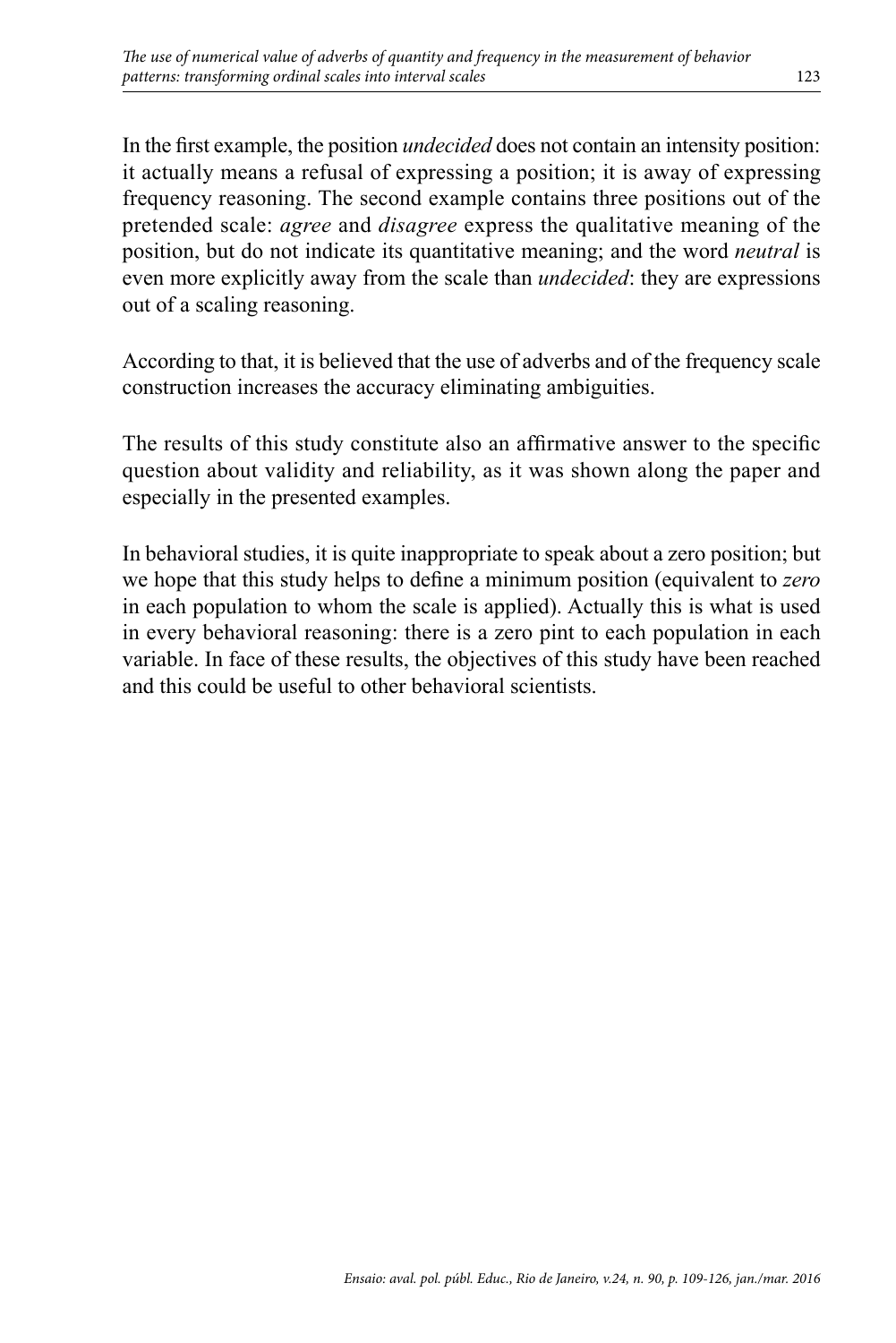# *O uso do valor numérico dos advérbios de quantidade e frequência na medição de padrões de comportamento: das escalas ordinais às escalas de intervalos*

### *Resumo*

*O artigo apresenta uma pesquisa sobre escalas de avaliação, com o objetivo de melhorar o significado e a precisão de escalas ordinais. O estudo visou identificar o significado numérico atribuído aos advérbios, que combinam a dimensão qualitativa (significado) e a quantitativa (quantidade). Solicitou-se a uma amostra de sujeitos que indicassem o valor numérico dos advérbios, em referência a uma escala numérica. Os resultados foram tratados estatisticamente, para avaliar sua validade e fiabilidade. Combinando a dimensão qualitativa e quantitativa na avaliação, vai-se ao encontro da especificidade biopsicossocial dos sujeitos, como pede o paradigma da complexidade. Acredita-se que os objetivos do estudo foram alcançados e que ele poderá ser útil a outros cientistas que estudam os comportamentos na área das políticas e práticas educativas e suas metodologias de avaliação.*

*Palavras-chave: Questionário. Comportamentos de avaliação. Valor numérico de advérbios. Instrumento de avaliação.*

# *La utilización de adverbios de cantidad y frecuencia en la medición de conducta: transformar escalas ordinales en escalas de intervalos*

### *Resumen*

*El trabajo presenta una investigación sobre escalas, con el objetivo de mejorar el significado y exactitud de las escalas ordinales. Está centrado en el valor numérico de los adverbios que combinan la dimensión cualitativa (significado) con la cuantitativa subyacente. Se solicitó a una muestra de sujetos indicar el valor de los adverbios, sometiendo los resultados a análisis estadístico, para mejorar su validez y fiabilidad. Integrando las dimensiones cualitativa y cuantitativa, se busca la especificidad biopsicosocial del sujeto, como lo pide el paradigma de la complejidad. Se alcanzaron los objetivos del estudio, y los resultados pueden ser útiles a otros científicos en el ámbito de las políticas y prácticas educativas y de sus metodologías de evaluación.*

*Palabras clave: Cuestionario. Evaluación de la conducta. Valor numérico de adverbios. Herramienta de evaluación.*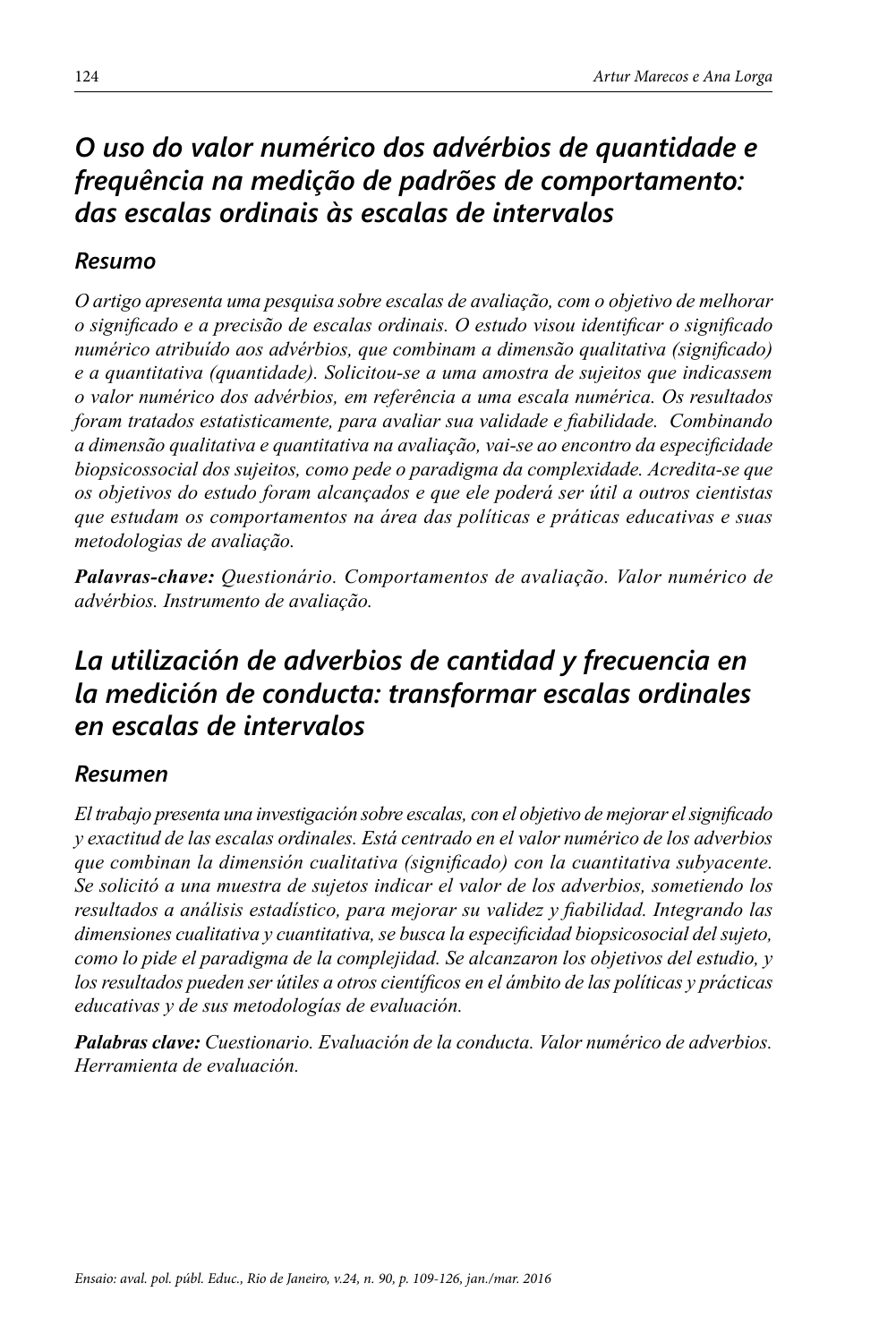# **References**

BORG, I.; GROENEN, P.J.F. *Modern multidimensional scaling:* theory and applications. New York: Springer, 2005. (Springer Series in Statistics).

BOZAL, M.G. Escala Mixta Likert Thurstone. *Andull: Revista Andaluza de Ciencias Sociales*, n. 5, p. 81-96, 2006.

BUNGE, M. *La Investigacin científica*. Barcelona: Siglo XXI, 2000.

CARDELLI, D.T.; ELLIOT, L. Avaliação por diferentes olhares: fatores que explicam o sucesso da escola carioca em área de risco. *Ensaio: Avaliação e Políticas Públicas em Educação*, v. 20, n. 77, p.769-98, out.-dez. 2012. doi:10.1590/S0104-40362012000400008

KERLINGER, F. N.; LEE, H. B. *Foundations of behavioral research.* 4a ed. *Forth Worth:* Harcourt College, 2000.

LE MOIGNE, J. L. L'exercice de la pense complexe permet lintelligence des systèmes complexes: interview by Jacques Perrault, Stephanie Proutheau, Edouard Kleinpeter and Alfredo Pena Vega). *Hermès*, n. 60, p. 157-163, 2011-2012.

LIKERT, R.; ROSLOW, S.; MURPHY, G. A simple and reliable method of scoring the Thurstone attitude scales. *Personnel Psychology*, v. 46, p. 689-90, 1993.

MORIN, E.; LE MOIGNE, L. *L'Intelligence de la complexité*. Paris: L'Harmattan, 1999.

OLIVEIRA, T. M. V. Escalas de mensuração de atitudes: Thurstone, Osgood, Stapel, Likert, Guttman, Alpert. *Administração on Line*. v. 2, n. 2, abril/maio/junho, 2001.(acedido em Setmbro de 2015)

PARREIRA, A. *Gestão do stress e da qualidade de vida*. Lisboa: Monitor, 2006.

SIJTSMA, K. Reliability beyond theory and practice. Psychometrica, v. 74, n. 1, p. 169-73, 2008. doi:10.1007/s11336-008-9103-y

SIMON, H.A. CMU as an anti-entropic organization. *Focus*, v. 17, n. 2, p. 7-8, 1987.

SULBARAN, D. *Medición de actitudes.* Caracas: Escuela de Psicologia, Universidad Central de Venezuela, 2009.